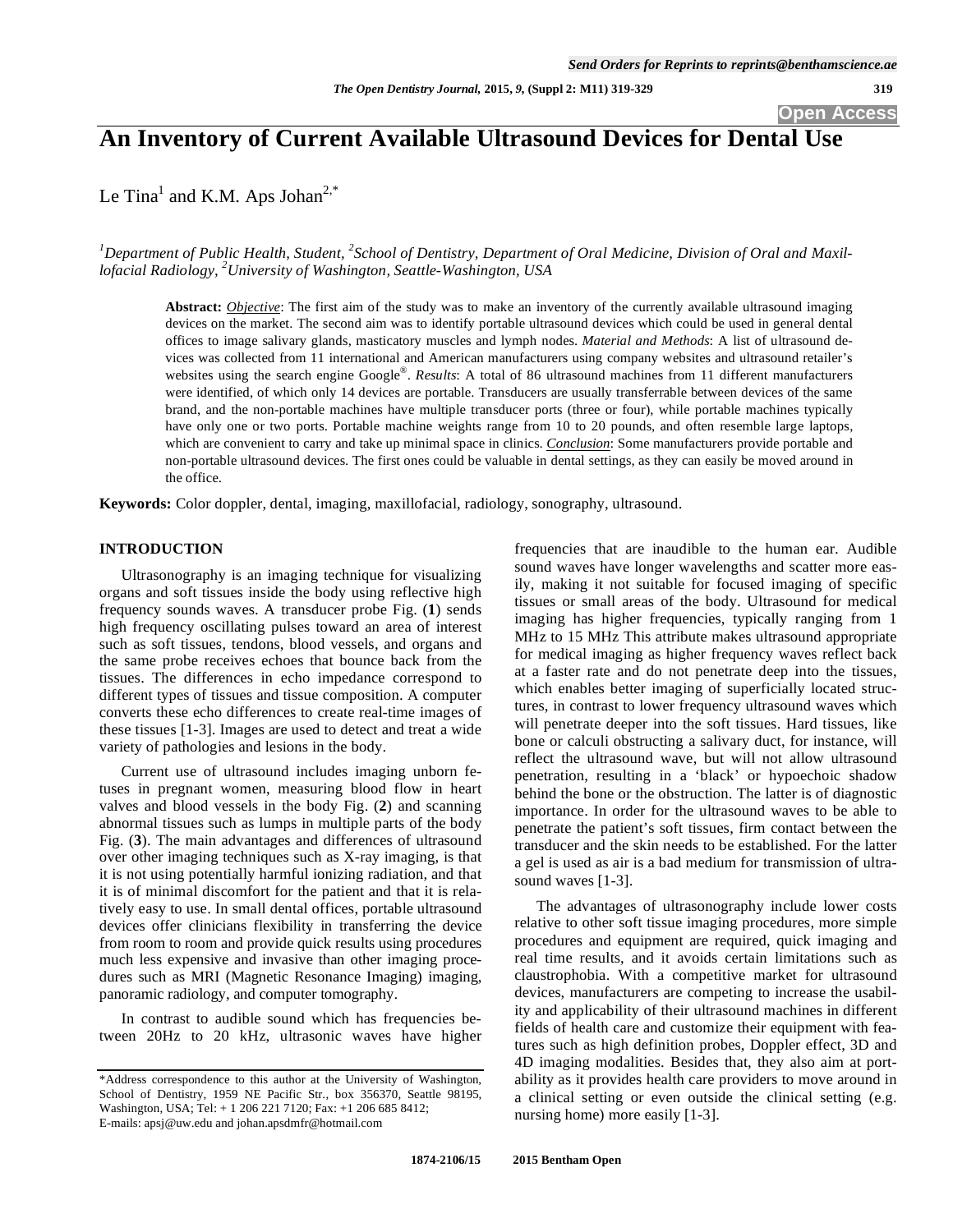There are currently 4 modes of ultrasonography imaging: A-mode, B-mode, M-mode (motion) and Doppler. A-mode uses one transducer to "scan a line through the body with the echoes plotted on screen as a function of depth" [4]. In Bmode, 2-D images are created using linear transducers that sends waves along one plane of the body. M-mode is a series of B-mode images taken in succession, creating moving images. Doppler mode measures the direction and velocity of blood flow, often used in cardiovascular imaging. The Doppler modality is useful in identifying regions of vascularity in lesions to perform fine needle aspiration biopsies (FNAB) and in avoiding areas of vascular tissue not intended to be treated [5]. Dangore-Khasbage *et al.* found high sensitivity in using color Doppler to contrast between reactive and metastatic cervical lymph nodes in oral cancer patients [6]. In studying 10 cases of intraoral cancerous growth in patients with oral and maxillary swelling of the neck, Joshi and Sudesh confirmed results from ultrasound correlated with the histopathology taken from incision biopsies and concluded ultrasound as "an adjunct to diagnosing oral and maxillary pathology" [7].

Many additional studies have supported the usefulness of ultrasonography in imaging tongue lesions and lymph node metastasis. Wakasugi-Sato *et al.* used B-mode ultrasonography for FNAB in diagnosing tumors in the neck region such as metastatic lymph nodes and masses in the salivary glands. A 7.5 MHz linear array transducer was used to measure the thickness and positions of tongue masses in their patients for diagnostic and therapeutic purposes. Kodama *et al.* used ultrasonography to measure carcinogenic tongue masses while Yuasa *et al.* used ultrasound imaging to detect cervical lymph nodes metastasis [8, 9].

The main goal of this report was to provide an overview of the currently available diagnostic ultrasound devices on the market. The growing interest in the field of oral and maxillofacial radiology to use ultrasonography for diagnosing lumps and bumps in the head and neck region (e.g. salivary glands, masticatory muscles, lymph nodes) makes this an interesting issue. Portability, small sized equipment, transducers that allow for relative superficial imaging and affordability play in this context an important role.

Currently, there are no known ultrasound devices made specifically for dental diagnosis and treatment. However, there is a growing market for ultrasound machines in clinical medicine that is continuing to see new advancements in functionality and technology. The use of ultrasonography in dental care has not been a major focus in the field of dentistry and dental education, nor in the field of ultrasound manufacturers, yet there exist convincing evidence that ultrasound has potential to be a useful tool in oral and maxillofacial care, which eliminates the use of ionizing radiation [10- 14].

#### **Aim**

The first aim of the study was to make an inventory of the currently available ultrasound imaging devices on the market. The second aim was to identify portable ultrasound devices which could be used in general dental offices to image salivary glands, masticatory muscles and lymph nodes for instance.

## **MATERIALS AND METHOD**

Because this was an attempt to obtain an inventory of different ultrasound machines on the market, PubMed was considered not to be the primary online search engine. A list of ultrasound devices was collected from 11 international and American manufacturers using company websites and ultrasound retailer's websites using the search engine Google<sup>®</sup>. Inclusion factors of ultrasound machines studied included 3D/4D application, color Doppler function, pulsed wave and continuous wave Doppler function, high frequency linear transducers (at least of 10 MHz), and portability of the ultrasound machine. Doppler is based on the changes that occur in the frequencies of reflected ultrasound waves when the original wave transmitted from the probe hits a target in motion, such as red blood cells. Doppler is used to measure the direction and velocities of blood flow in the heart and blood vessels, and can detect the movement of soft tissues [15]. Pulsed wave Doppler (PW) pairs with 2-D imaging to measure the direction and velocity of blood flow in a specific area of blood vessels chosen by the transducer operator. The transducer sends a single pulse each time towards the tissue and receives a single corresponding reflecting pulse, registering where the reflection happened in the tissue and measuring the distance of the reflection back to the transducer. Operators can choose to image a sample volume to receive information about blood flow. Transducers using continuous wave Doppler continuously send pulses and receive reflecting frequencies, allowing for ultrasonic waves to hit more moving blood cells, capturing higher velocities of blood flow than pulsed wave Doppler [16]. Since pulses are continuously emitted on a line of the ultrasound beam, it is not possible to determine the velocity of a single area along the vessel being measured. Pulsed Doppler Wave (PW) is commonly used to access irregular blood flow or recognize the presence of blockages in arteries and veins. Color Doppler offer several advantages not provided by greyscale images. This function creates color coded images of the tissue, based on whether the blood is moving toward or away from the transducers. Color depth also provides information on relative speed of blood movement within the organs.

3-D imaging introduces technology that overcomes some of the challenges of 2-D imaging, which forces the image reader to imagine or visualize the area or tissue of interest in 3-D, lowering the efficiency and accuracy of diagnosis [17]. Since the transducer is manually controlled, it is difficult to detect the same area of interest if clinicians need to reevaluate a specific area [17]. Introducing a third plane makes this process more precise and less time consuming. 2-D imaging is less accurate than 3-D imaging in estimating the volume and size of masses and organs. While 3-D options have been widely built into current machines, newer models have a 4-D imaging options which are real time 3-D images.

#### **Method Flowchart**

Below is described how the search for the devices was conducted chronologically in Google®.

In Google® search engine type in: "ultrasound device brands".

 $\rightarrow$  List of manufacturers and machine names was subsequently found.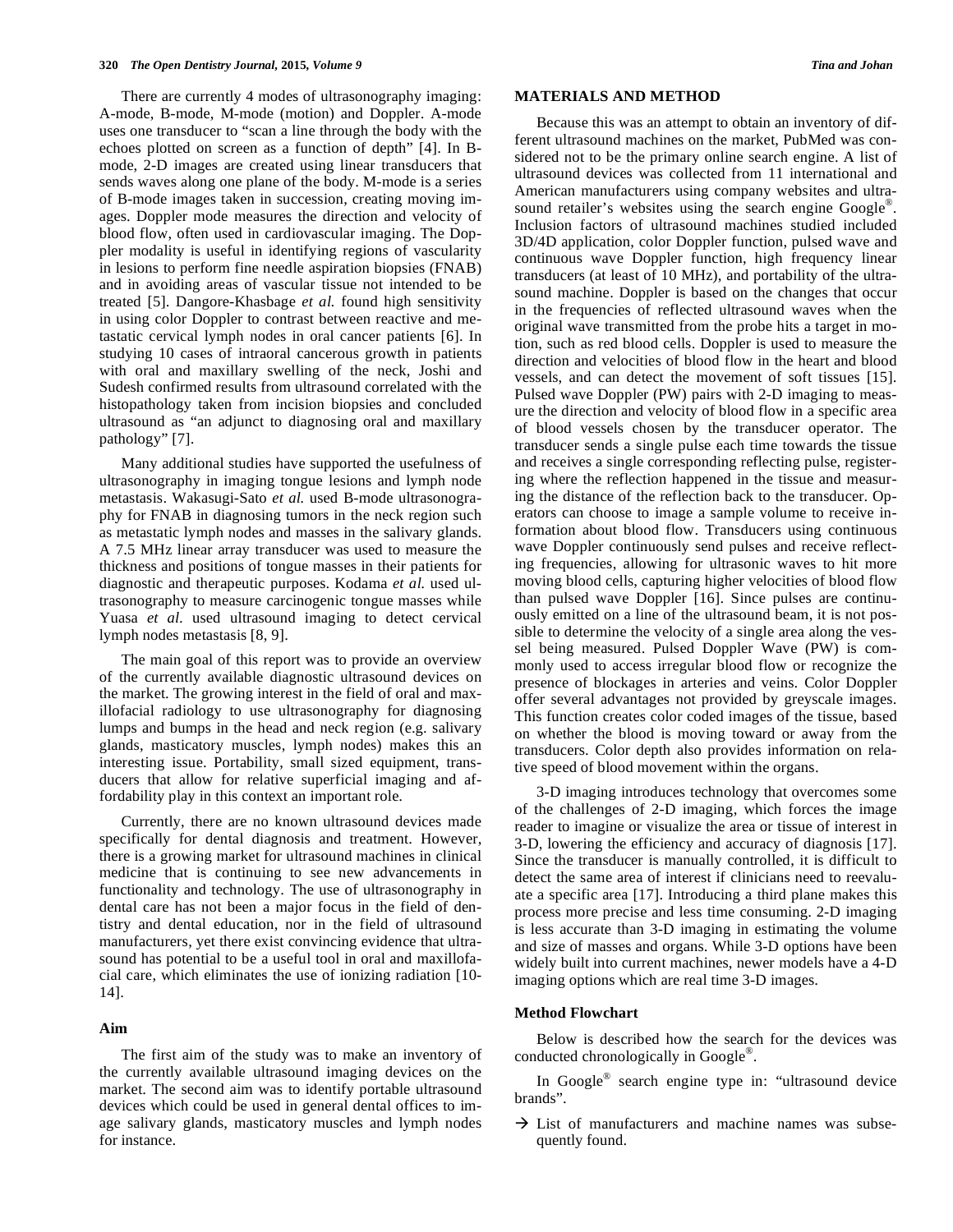- $\rightarrow$  Each specific manufacturer name was typed in again to find specific types of machines by that same manufacturer.
- $\rightarrow$  Subsequently the specific name of the device followed by keywords such as "brochure" "specifications" "transducers" "transducer port" "dimensions" (ie. Aloka Noblus tranducers) was typed in to find technical information about the specific ultrasound device.
- $\rightarrow$  If frequency of transducers was not found in the previous search, a separate search for "frequency" in Google<sup>®</sup> was performed".

This procedure was performed for every manufacturer of ultrasound devices that could be identified through a Google® web search.

Websites used to conduct technical detail research were mostly ultrasound manufactures' websites and online listings by secondary ultrasound retail companies. Websites were chosen based on their relevance and helpfulness at providing answers to researched questions about specific details of ultrasound devices such as transducer frequency. Websites providing brief overviews or pricing of devices that required website subscriptions or personal information were not considered for research. Websites that provided information on devices that deviated from information provided by other sources were not used.

## **RESULTS**

A total of 86 ultrasound machines from 11 different manufacturers are included in the final list of devices that meet the research criterions (Table **1**). All have the minimum inclusion features required for oral and maxillofacial applications. Only 14 devices are portable (Table **2**). Transducers are usually transferrable between devices of the same brand, and the non-portable machines have multiple transducer ports (three or four), while portable machines typically have only one or two ports. One non-portable device, the Sonoscape S-40®, has five transducer ports. This brand also has the highest number of portable devices, namely four. Manufacturers Philips® and General Electric® appeared to have the greatest diversity in models. The weights of the portable ultrasound machines vary between ten to twenty pounds. Non-portable ultrasound machines weigh considerably more than portable machines and have significantly larger builds. Portable machines range from 10 to 20 pounds, and often resemble large laptops, which is convenient to carry and take up minimal space in clinics. The typical nonportable devices weigh anywhere from two hundred up to five hundred pounds. Non portable devices are typically 50 to 60 inches tall and 20 to 30 inches wide, making them a less feasible option for smaller offices.

## **DISCUSSION**

The use of ultrasound is increasingly being incorporated in dental care technology. Mukhi and Mahindra and Pandley *et al.* supported the accuracy of ultrasonography imaging for diagnosing facial space infections (e.g. abscess, cellulitis) and for ultrasound guided fine needle aspiration (e.g. fluid aspiration from a fluid occupied space). Ultrasound images were effective in assessing the size and locations of abscess cavities, including predicting the quantity of pus in the cavities [18, 19].

Tikku *et al.* used color Doppler ultrasonography to study peripheral lesions blood flow to monitor patients after receiving endodontic surgery. They found that unlike conventional radiography, ultrasonography imaging could measure blood velocities in tissues, providing information about the healing stages of bone by assessing bone vascularity in addition to soft tissues at the operation site [20]. After surgery, the ultrasonography imaging showed increased blood flow, due to inflammation, but as healing occurred and inflammation decreased, blood velocities slowed. Color Doppler can distinguish between venous and arterial flow (the latter indicating healing) [20]. Color Doppler has significant potential in the future of dentistry by allowing clinicians to assess vascularity of maxillofacial lesions and bone tissues.

Lakshimi *et al.* evaluated ultrasound in detecting benign versus cervical lymph nodes using cytopathological evaluation as the gold standard. They used an Esaote MyLab-40® ultrasound machine and a 7.5 MHz linear transducer to make qualitative observations of cervical lymph nodes including lymph node size, shape, and nodal borders (sharp or smooth), hypoechoic or hyperechoic lymph node characteristics and the presence of necrotic tissues in the nodes. They found that examining the qualitatively results from ultrasonography had high sensitivity and specificity in differentiating the various stages of reactivity of lymph nodes [21].

Several recent publications have also emphasized on the applicability of ultrasound in maxillofacial diagnostics (e.g. temporomandibular joint, tongue, salivary glands and masticatory muscles), hence the urge for this publication to focus on the availability of ultrasound devices that can be used in a dental setting. It is obvious that in the near future ultrasonography will become part of the armamentarium of the dental professional or at least will become more custom amongst oral and maxillofacial radiologists. The latter is in some countries already the case (e.g. United Kingdom, Japan and Sweden). Experiments are being executed to even perform dental diagnostics with ultrasonography [22-26]. It is clear that ultrasonography is gaining more terrain and interest from manufacturers and clinicians in oral and maxillofacial diagnostics.

Manufacturers are constantly improving and increasing the usability of their machines by adding new features to keep their machines marketable next to their competition. Some ultrasound machines now come with touchscreen panels which may have hygienic advantages over raised-button panels. One disadvantage of machines with touch screen monitors is possible inaccuracy of reading images due to debris or finger smudges from clinicians touching the screen.

Portability and size is an important factor for dentists to consider, especially for practitioners with limited office space. Portable machines generally have less transducer ports than non-portable machines. The latter is probably less of a limiting factor for dental professionals as they will probably use one or two transducers only (e.g. one for intraoral and one for extraoral use). Many portable models from manufactures such as Philips® or Sonoscape® have carts, useful for dentists who want to switch to stationary clinical use and keep the portability feature of their devices. However, any cart will do, of course, for this purpose.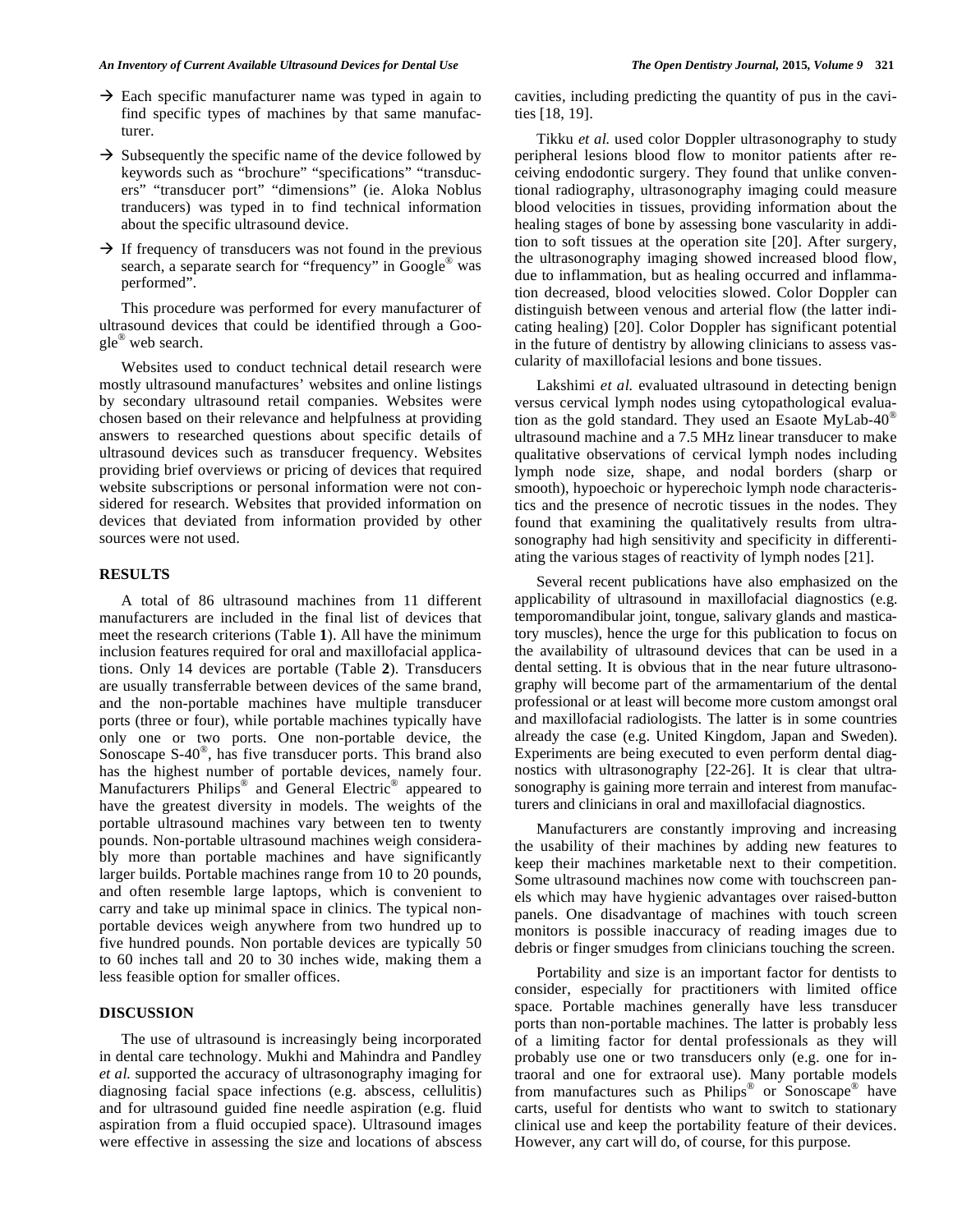# **Table 1.**

| Manufacturer | <b>Name</b>                    | Portable  | Weight<br>$(lbs)$ | Size $(h x w x d)$<br>(inches) | <b>Transducer</b><br>Port(s) | <b>Transducer Name and</b><br><b>Frequency (Mhz)</b>                  | <b>Doppler</b> | Color (Tri-<br>plex) Doppler | $3-D$<br>Option | $4-D$<br>Option |
|--------------|--------------------------------|-----------|-------------------|--------------------------------|------------------------------|-----------------------------------------------------------------------|----------------|------------------------------|-----------------|-----------------|
| Acuson       | S2000                          | no        | 425               | 51-62 x 25 x 43                | 3                            | 6-18: 18L6HD,<br>$5-14:14L5$                                          | PW, CW         | yes                          | yes             | yes             |
| Acuson       | Antares                        | no        | 406               | 54-60 x 24 x 36                | 3                            | 5-13: VFX13-5, VF13-5                                                 | PW, CW         | yes                          | yes             | yes             |
| Acuson       | X700                           | no        | 225               | 55-66 x 22 x 36                | 3                            | 4-12: VF12-4,<br>5-10: VF10-5                                         | PW, CW         | yes                          | yes             | yes             |
| Acuson       | <b>X300 PE</b>                 | no        | 225               | 54-65 x 20 x 35                | 3                            | $3-10$ : VF8-3,<br>5-10: VF10-5,<br>5-13: VF13-5                      | PW, CW         | yes                          | yes             | yes             |
| Aloka        | <b>Noblus</b>                  | yes       | $\sqrt{ }$        | $\sqrt{ }$                     | $\mathbf{1}$                 | 5-10: UST-5413,<br>2-10: ASU-1010                                     | PW, CW         | yes                          | yes             | yes             |
| Aloka        | Prosound<br>Alpha <sub>7</sub> | no        | $\sqrt{ }$        | $\sqrt{ }$                     | 3                            | 5-13: UST-5411, UST-5412,<br>3-13: UST-567,<br>7-13: UST-547          | PW, CW         | yes                          | yes             | yes             |
| Aloka        | Prosound<br>Alpha 6            | no        | 154.3             | 51.2-61 x 16.5 x<br>27.6       | $\mathfrak{Z}$               | 5-13: UST-568, UST-5413,<br>UST-5524, UST-5710,<br>7-15: UST-5542     | PW, CW         | yes                          | yes             | yes             |
| Aloka        | Prosound<br>Alpha 10           | no        | 463               | 57-62 x 23 x 43                | $\overline{4}$               | 5-13: UST-5411, UST-5412,<br>UST-5543,<br>3-13: UST-567               | PW, CW         | yes                          | yes             | yes             |
| Aloka        | Prosound<br>Alpha 5SX          | no        | 397               | 52-67 x 22 x 39                | 3                            | 5-13: UST-5410, UST-567                                               | PW, CW         | yes                          | yes             | yes             |
| Aloka        | <b>HI VISION</b><br>Avius      | no        | $\overline{1}$    | 56.3 x 17.7 x<br>27.6          | 3                            | $5-18: L75$ ,<br>$6-14: L65,$<br>5-13: L74M, LV74, 5-10: L53,<br>L53L | PW, CW         | yes                          | yes             | yes             |
| Aloka        | <b>HI VISION</b><br>Preirus    | no        | $\overline{1}$    | 53-61 x 17.7 x<br>35.4-43.7    | 3                            | $5-18: L75,$<br>$6-14: L65,$<br>5-13: L74M, LV74, 5-10: L53,<br>L53L  | PW, CW         | yes                          | yes             | yes             |
| Aloka        | Hi VISION<br>Ascendus          | no        | 1                 | 53-61 x 21.7 x<br>35.4-43.7    | $\overline{4}$               | $5-18: L75$ ,<br>$6-14: L65,$<br>5-13: L74M, LV74, 5-10: L53,<br>L53L | PW, CW         | yes                          | yes             | yes             |
| <b>ATL</b>   | <b>HDI 5000</b>                | $\rm{no}$ | 440               | 62 x 28 x 43                   | 3                            | $5 - 12$ : L12-5                                                      | PW, CW         | yes                          | yes             | $\rm{no}$       |
| ATL          | <b>HDI 4000</b>                | $\rm{no}$ | 223               | 59 x 27 x 44                   | $\mathfrak{Z}$               | $5-12: L12-5$                                                         | PW, CW         | yes                          | yes             | yes             |
| Esaote       | MyLab 30<br>Gold CV            | yes       | $\sqrt{ }$        | $\sqrt{2}$                     | $\overline{2}$               | $6 - 18$ : LA453,<br>4-13: BL433 appleprobe,<br>LA523, 3-11: LA332    | PW, CW         | yes                          | yes             | yes             |
| Esaote       | MyLab 25<br>Gold               | yes       | $\sqrt{2}$        | $\sqrt{ }$                     | $\overline{c}$               | $6-18$ : LA453,<br>4-13: BL433 appleprobe,<br>LA523, 3-11: LA332      | PW, CW         | yes                          | yes             | yes             |
| Esaote       | MyLab 40<br>Family             | no        | 140               | 58 x 21 x 31.5                 | 3                            | 15-22: SL3116,<br>6-18: LA435, SL3235,<br>4-13: LA523,<br>3-11: LA332 | PW, CW         | yes                          | yes             | yes             |
| Esaote       | MyLab 50<br>Family             | no        | $\sqrt{2}$        | $\sqrt{\phantom{a}}$           | $\mathfrak{Z}$               | 15-22: SL3116,<br>6-18: LA435, SL3235,<br>4-13: LA523,<br>3-11: LA332 | PW, CW         | yes                          | yes             | yes             |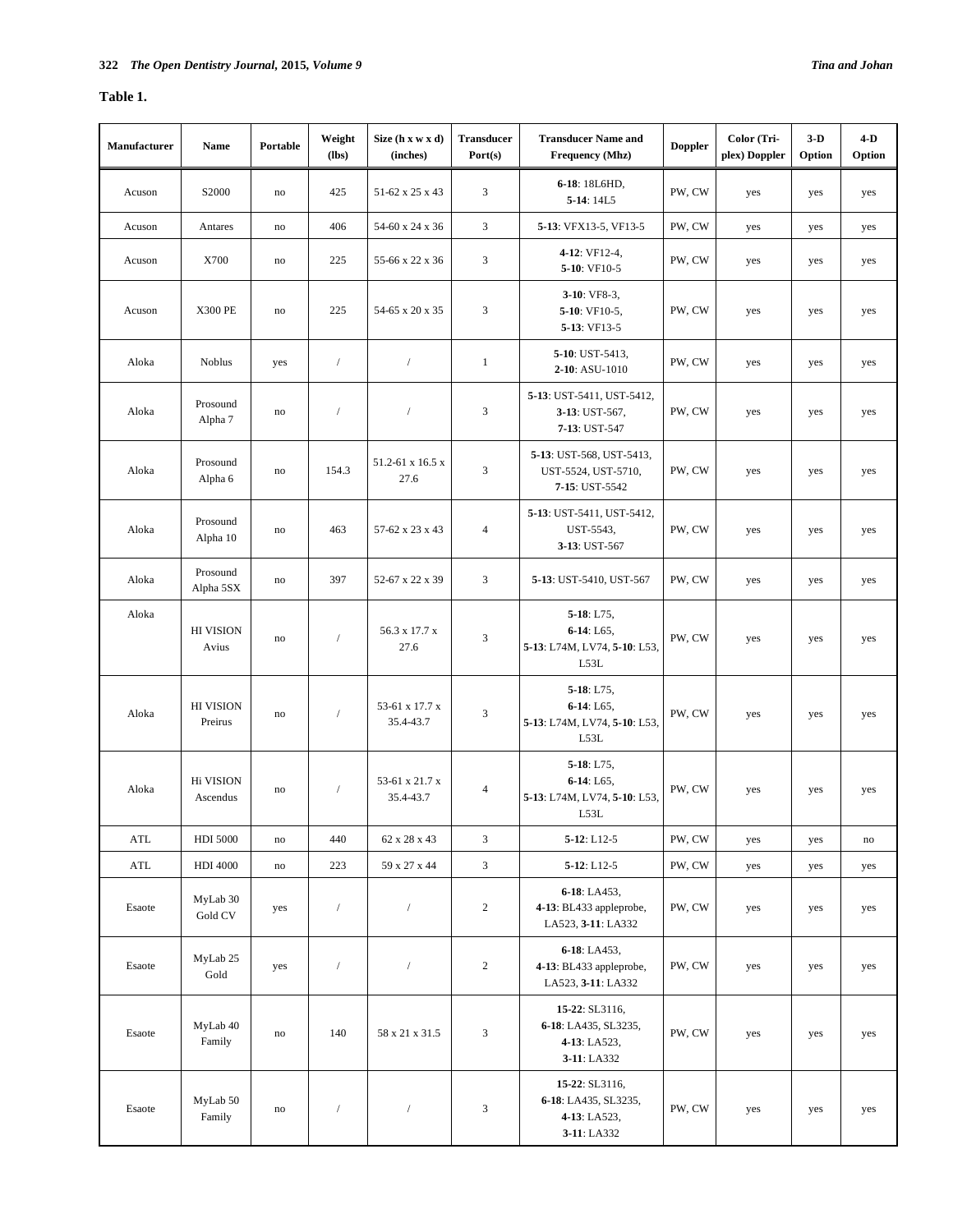| Manufacturer        | Name                  | Portable      | Weight<br>(lbs) | Size (h x w x d)<br>(inches) | <b>Transducer</b><br>Port(s) | <b>Transducer Name and</b><br><b>Frequency (Mhz)</b>                   | <b>Doppler</b> | Color (Tri-<br>plex) Doppler | $3-D$<br>Option | $4-D$<br>Option |
|---------------------|-----------------------|---------------|-----------------|------------------------------|------------------------------|------------------------------------------------------------------------|----------------|------------------------------|-----------------|-----------------|
| Esaote              | MyLab<br>ClassC       | no            | $\sqrt{ }$      |                              | $\overline{4}$               | 15-22: SL3116,<br>6-18: LA435, SL3235,<br>4-13: LA523,<br>3-11: LA332  | PW, CW         | yes                          | yes             | yes             |
| Esaote              | MyLab Seven           | no            | $\sqrt{ }$      | $\sqrt{2}$                   | $\overline{4}$               | 6-18: LA435,<br>4-13: SL1543, LA523,<br>3-11: AL2442                   | PW, CW         | yes                          | Yes             | yes             |
| Esaote              | MyLab<br>Twice        | no            | $\sqrt{ }$      | $\sqrt{2}$                   | $\overline{4}$               | 6-18: LA453,<br>4-13: BL433 appleprobe,<br>LA523, 3-11: LA332          | PW, CW         | yes                          | yes             | yes             |
| $\operatorname{GE}$ | Logiq $e$             | yes           | 10              | 2.5x14x12                    | $\mathbf{1}$                 | 8-16: 16L-RS,<br>5-13: 12L-RS,<br>4-12: 8L-RS                          | PW,CW          | yes                          | yes             | no              |
| $\operatorname{GE}$ | Logiq 9               | no            | 434             | 55-66 x 25 x 35              | $\overline{4}$               | 4.5-16: 4D16L,<br>5-13: M12L,<br>3.5-11: 4D10L                         | PW, CW         | yes                          | yes             | yes             |
| $\operatorname{GE}$ | Logiq 7               | no            | 496             | 57-63 x 24 x 39              | $\overline{4}$               | 5-13: M12L,<br>$4.5 - 13$ : 12L,<br>3.5-11: 4D10L                      | PW, CW         | yes                          | yes             | yes             |
| $\operatorname{GE}$ | Logiq P6              | no            | 176             | 53.5-60 x 16.9 x<br>25.2     | $\mathfrak{Z}$               | 5-15: ML6-15,<br>$3-11:11L$                                            | PW, CW         | yes                          | yes             | yes             |
| $\operatorname{GE}$ | Logiq P5              | $\mathbf{no}$ | 165             | 55.5 x 16.9 x<br>25.2        | 3                            | $4.5 - 13$ : 12L,<br>$3.5 - 11:4D10L,$<br>4-10: 10L                    | PW, CW         | yes                          | yes             | yes             |
| $\operatorname{GE}$ | Logiq 5<br>Expert     | no            | 397             | 57 x 20 x 39                 | 3                            | $4.5 - 13$ : 12L,<br>$4-10:10L$                                        | PW, CW         | yes                          | yes             | no              |
| GE                  | Logiq 5 Pro           | $\mathbf{no}$ | 375             | 57 x 20 x 39                 | 3                            | $4.5 - 13$ : 12L,<br>$4-10:10L$                                        | PW, CW         | yes                          | yes             | no              |
| $\operatorname{GE}$ | Logiq S6              | no            | $\sqrt{ }$      | $\sqrt{2}$                   | 3                            | 5-13: M12L,<br>$4.5 - 13:12L$ ,<br>3.5-11: 4D10L                       | PW, CW         | yes                          | yes             | yes             |
| $\operatorname{GE}$ | Logiq S7<br>(2012)    | no            | $\sqrt{2}$      |                              | $\overline{4}$               | $5-15$ : ML6-15,<br>4-12: 11L-D,<br>$3-10:9L-D$                        | PW, CW         | yes                          | yes             | yes             |
| GE                  | Voluson 730<br>Pro    | $\rm{no}$     | 300             | 56 x 27 x 39                 | $\overline{4}$               | 6-18: RSP6-16,<br>5-17: SP10-16,<br>$3-11: SP6-12$                     | PW, CW         | yes                          | yes             | yes             |
| GE                  | Voluson 730<br>Expert | $\rm{no}$     | 300             | 56x27x39                     | $\overline{4}$               | 6-18: RSP6-16,<br>5-17: SP10-16,<br>$3-11:$ SP6-12,<br>5-13: M12L      | PW, CW         | yes                          | yes             | yes             |
| $\operatorname{GE}$ | Voluson E6            | $\mathbf{no}$ | 289             | 55 x 23 x 37                 | 3                            | 7-18: SP10-16-D,<br>6-18: RSP6-16-D                                    | PW,CW          | yes                          | yes             | yes             |
| $\operatorname{GE}$ | Voluson E8<br>Expert  | $\mathbf{no}$ | 289             | 55 x 33 x 37                 | $\overline{4}$               | 4-13: ML6-15-D,<br>4-14: RM14L,<br>6-18: RSP6-16-D,<br>7-18: SP10-16-D | PW, CW         | yes                          | yes             | yes             |
| GE                  | Vivid E9              | $\mathbf{no}$ | 309             | 45-53 x 22 x 33              | 5                            | $2-10:9L-D,$<br>$5-12:11L-D,$<br>4.5-15: ML6-15-D                      | PW, CW         | yes                          | yes             | yes             |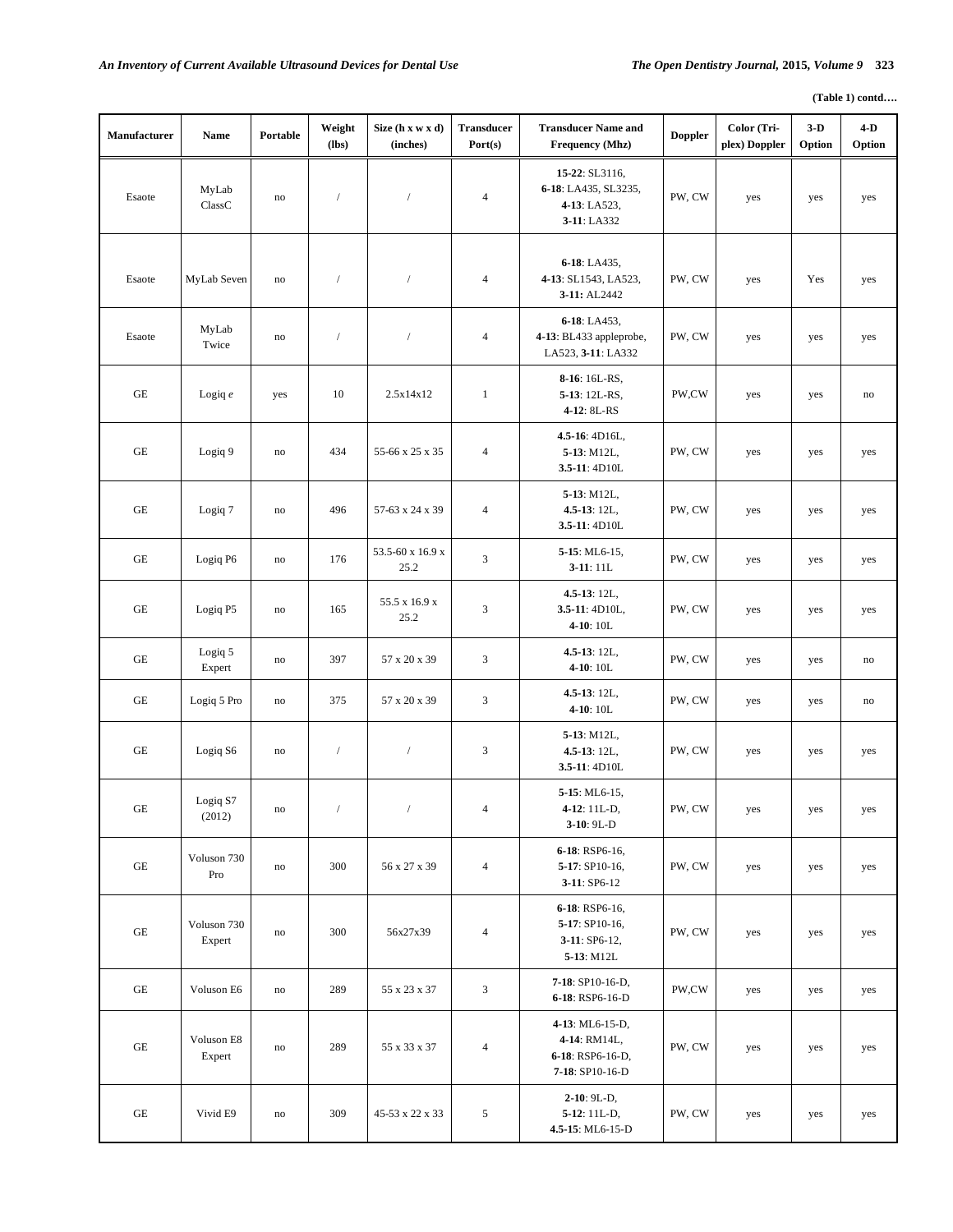## **(Table 1) contd….**

| Manufacturer | <b>Name</b>     | Portable      | Weight<br>(lbs) | Size (h x w x d)<br>(inches)    | <b>Transducer</b><br>Port(s) | <b>Transducer Name and</b><br><b>Frequency (Mhz)</b>  | <b>Doppler</b> | Color (Tri-<br>plex) Doppler | $3-D$<br>Option | $4-D$<br>Option            |
|--------------|-----------------|---------------|-----------------|---------------------------------|------------------------------|-------------------------------------------------------|----------------|------------------------------|-----------------|----------------------------|
| $\rm{GE}$    | Vivid 7 Pro     | no            | 419             | 54 x 25 x 34                    | $\overline{4}$               | $4-10:10L,$<br>$4.5 - 13$ : 12L,<br>5-14: M12L        | PW, CW         | yes                          | yes             | yes                        |
| Mindray      | M7              | yes           | 14.3            | 3 x 14.2 x 14                   | $\mathbf{1}$                 | 6-14: L14-6s, L14-6Ns,<br>5-10: 7L4s                  | PW, CW         | yes                          | yes             | yes                        |
| Mindray      | M5              | yes           | 13.2            | 3x14.2x14                       | $\mathbf{1}$                 | $8-12:10LA,$<br>5-10: 7L4s                            | PW, CW         | yes                          | yes             | no                         |
| Mindray      | DC <sub>8</sub> | no            | 244.7           | 52.6 x 23 x 36.6                | $\overline{4}$               | 3.5-16: L14-6NE, L14-6WE,<br>3-13: L12-3E             | PW, CW         | yes                          | yes             | yes                        |
| Mindray      | DC7             | no            | 265             | 53.1 x 19.7 x<br>33.5           | $\overline{4}$               | $6-14$ : L14-6,<br>$4-11: L11-4,$<br>4-10: 7L4A       | PW, CW         | yes                          | yes             | yes                        |
| Mindray      | DC <sub>6</sub> | no            | 291             | 53-62 x 20 x 34                 | $\overline{4}$               | $8-12:10LA,$<br>5-10: 7L4A, 7L6                       | PW, CW         | yes                          | yes             | no                         |
| Mindray      | DC <sub>3</sub> | $\rm{no}$     | 202             | 48-62 x 18 x 29                 | 4                            | $8-12:10LA,$<br>5-10: 7L6, 7L4A                       | PW,CW          | yes                          | yes             | yes                        |
| Mindray      | $DC-T6$         | no            | 209             | 50.8-61.8 x 18.1<br>x 28.7      | $\overline{4}$               | 6-14: L14-6, L14-6N, 4-12:<br>$L12-4$ ,<br>5-10: 7L4A | PW, CW         | yes                          | yes             | yes                        |
| Mindray      | $DC-N3$         | no            | 136.7           | 55.7-50.2 x 19.7<br>x 27.2-29.1 | $\overline{4}$               | $6-14$ : L16-6,<br>$4-12$ : L12-4,<br>5-10: 7L4A      | PW, CW         | yes                          | yes             | yes                        |
| Philips      | <b>CX50</b>     | yes           | 13.6            | 3 x 16 x 14                     | $\mathbf{1}$                 | $3-12: L12-3$                                         | PW, CW         | yes                          | yes             | no                         |
| Philips      | <b>CX30</b>     | yes           | 13.6            | 3 x 16 x 14                     | $\mathbf{1}$                 | 4-12: L12-4                                           | PW, CW         | yes                          | yes             | $\sqrt{2}$                 |
| Philips      | Epiq 7          | no            | 309             | $\sqrt{2}$                      | $\overline{4}$               | $5-18: L18-5,$<br>$3-12: L12-3$                       | PW, CW         | yes                          | yes             | yes                        |
| Philips      | Epiq 5          | no            | 229.3           | $\sqrt{2}$                      | $\overline{4}$               | $5-18: L18-5,$<br>$3-12: L12-3$                       | PW, CW         | yes                          | yes             | yes                        |
| Philips      | iE33            | no            | 345             | 55-64 x 22 x 43                 | 3                            | $3-11: L11-3$                                         | PW, CW         | yes                          | yes             | yes                        |
| Philips      | iU22            | no            | 345             | 58 x 21.5 x 40.5                | 3                            | $5-17: L17-5.$<br>$5 - 12$ : L12-5                    | PW, CW         | yes                          | yes             | yes                        |
| Philips      | HD15            | $\rm{no}$     | 220             | 54-61x22x44                     | $\overline{c}$               | $5-12: L12-5,$<br>$3-12: L12-3$                       | PW, CW         | yes                          | yes             | yes                        |
| Philips      | <b>HD 11 XE</b> | $\rm{no}$     | 220             | 51-58 x 21 x 44                 | 5                            | $5-12$ : L12-5,<br>$3-12: L12-3$                      | PW, CW         | yes                          | yes             | yes                        |
| Philips      | HD <sub>9</sub> | $\mathbf{no}$ | 222             | 51 x 20 x 35                    | $\overline{4}$               | $5-12: L12-5$                                         | PW, CW         | yes                          | yes             | yes                        |
| Philips      | HD7 XE          | $\mathbf{no}$ | 165             | 52-58 x 22 x 40                 | $\overline{4}$               | $3-12: L12-3,$<br>$5 - 12$ : L12-5                    | PW, CW         | yes                          | yes             | $\rm{no}$                  |
| Philips      | HD <sub>6</sub> | $\rm{no}$     | $\sqrt{ }$      | $\sqrt{ }$                      | $\overline{4}$               | $3-12: L12-3$                                         | PW, CW         | yes                          | yes             | $\rm{no}$                  |
| Philips      | EnVisor         | $\mathbf{no}$ | 220             | 51-58 x 22 x 41                 | 3                            | $3 - 12$ :L12-3.<br>$5 - 12$ :L12-5                   | PW, CW         | yes                          | yes             | $\rm{no}$                  |
| Philips      | Sonos 7500      | $\mathbf{no}$ | 478             | 57 x 24.5 x 36                  | $\mathfrak{Z}$               | $3-11: L11-3$                                         | PW, CW         | yes                          | yes             | yes                        |
| Philips      | ClearVue 650    | $\mathbf{no}$ | 115             | 46 x 21 x 23                    | $\overline{4}$               | $4-12: L12-4$                                         | PW, CW         | yes                          | yes             | yes                        |
| Philips      | ClearVue 550    | no            | 115             | 54-60 x 21 x 23                 | 3                            | 4-12: L12-4                                           | PW, CW         | yes                          | yes             | $\rm{no}$                  |
| Philips      | ClearVue 350    | $\rm{no}$     | 115             | 52-58 x 21 x 23                 | 3                            | $4-12: L12-4$                                         | PW, CW         | yes                          | yes             | $\mathop{\rm no}\nolimits$ |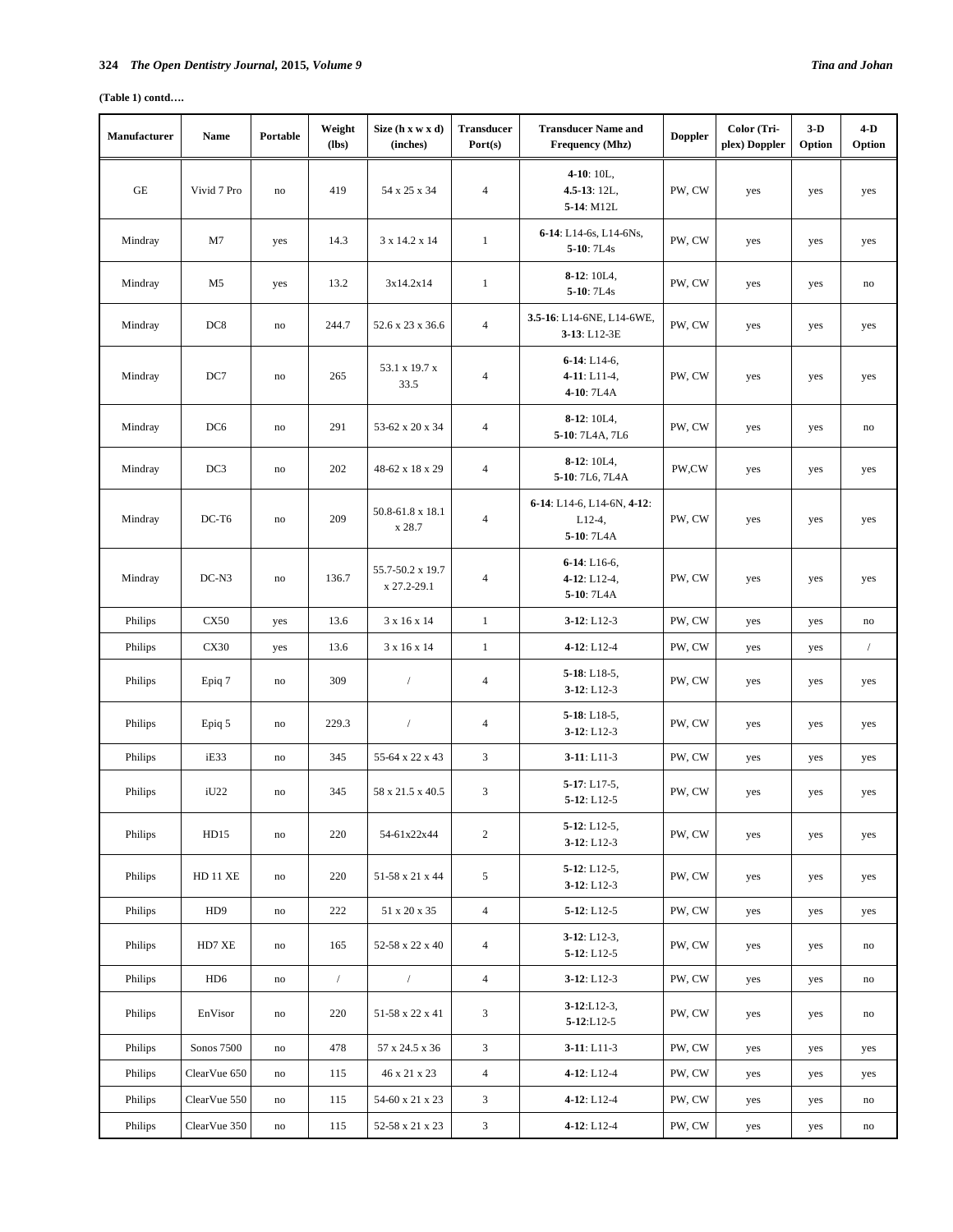| Manufacturer | Name                 | Portable | Weight<br>$(lbs)$ | Size (h x w x d)<br>(inches) | <b>Transducer</b><br>Port(s) | <b>Transducer Name and</b><br>Frequency (Mhz)                                                            | <b>Doppler</b> | Color (Tri-<br>plex) Doppler | $3-D$<br>Option | $4-D$<br>Option |
|--------------|----------------------|----------|-------------------|------------------------------|------------------------------|----------------------------------------------------------------------------------------------------------|----------------|------------------------------|-----------------|-----------------|
| <b>SIUI</b>  | Apogee 1200<br>Touch | yes      | $\sqrt{ }$        | $\sqrt{ }$                   | $\mathbf{2}$                 | *linear probes ranging from 5-<br>14                                                                     | PW, CW         | yes                          | yes             | yes             |
| SIUI         | Apogee 1200<br>Omni  | yes      | $\sqrt{ }$        | $\sqrt{2}$                   | $\sqrt{2}$                   | *linear probes ranging from 5-<br>14                                                                     | PW, CW         | yes                          | yes             | yes             |
| <b>SIUI</b>  | Apogee 3800<br>Touch | no       | $\sqrt{ }$        | $\sqrt{ }$                   | $\overline{4}$               | 5-14: L8L38C                                                                                             | PW, CW         | yes                          | yes             | yes             |
| SIUI         | Apogee 3800<br>Omni  | no       | $\sqrt{ }$        | $\sqrt{ }$                   | $\overline{4}$               | 5-14: L8L38C                                                                                             | PW, CW         | yes                          | yes             | yes             |
| SIUI         | Apogee 3500<br>Touch | no       | $\sqrt{ }$        | $\sqrt{2}$                   | $\overline{4}$               | 5-14: L8L38C                                                                                             | PW,CW          | yes                          | yes             | yes             |
| SIUI         | Apogee 3500<br>Omni  | no       | $\sqrt{2}$        | $\sqrt{2}$                   | $\overline{4}$               | 5-14: L8L38C                                                                                             | PW,CW          | yes                          | yes             | yes             |
| SonoScape    | S <sub>9</sub>       | yes      | 16.2              | $\sqrt{ }$                   | $\sqrt{2}$                   | $5-10$ : L741,<br>5-12: L742, L752                                                                       | PW, CW         | yes                          | yes             | yes             |
| SonoScape    | S8                   | yes      | 20                | $\sqrt{2}$                   | $\overline{c}$               | 5-10: L741, L743,<br>5-12: L742, 6-12: 10L1                                                              | PW, CW         | yes                          | yes             | yes             |
| SonoScape    | S6                   | yes      | 17.4              | $\sqrt{2}$                   | $\overline{c}$               | 5-10: L741, L743,<br>5-12: L742,<br>$6-12:10L1$                                                          | PW, CW         | yes                          | yes             | no              |
| SonoScape    | S <sub>2</sub>       | yes      | $\sqrt{ }$        | $\sqrt{ }$                   | $\sqrt{2}$                   | $5-10$ : L741,<br>$6-12:10L1$                                                                            | PW, CW         | yes                          | yes             | yes             |
| SonoScape    | S40                  | no       | 331               | 59.7 x 27 x 39.3             | 5                            | $5-10$ : L741,<br>5-12: L742, L752                                                                       | PW, CW         | yes                          | yes             | yes             |
| SonoScape    | S30                  | no       | $\sqrt{ }$        | $\sqrt{ }$                   | $\overline{4}$               | 5-10: L741, L743,<br>5-12: L742, L752,<br>$6-12:10L1$                                                    | PW, CW         | yes                          | yes             | yes             |
| SonoScape    | S <sub>20</sub>      | no       | $\sqrt{2}$        | $\sqrt{2}$                   | $\overline{4}$               | 5-10: L741, L743,<br>5-12: L742, L752                                                                    | PW, CW         | yes                          | yes             | yes             |
| SonoScape    | SSI-5000             | no       | 198.4             | 52 x 21.7 x 32.1             | $\mathfrak{Z}$               | $5-10$ : L741,<br>5-12: L742, 6-12: 10L1                                                                 | PW, CW         | yes                          | yes             | yes             |
| SonoScape    | SSI-6000             | no       | $\sqrt{2}$        | $\sqrt{2}$                   | 3                            | 5-10: L741, L743,<br>5-12: L742,<br>$6 - 12$ : 10L1                                                      | PW, CW         | yes                          | yes             | yes             |
| SonoScape    | SSI-8000             | no       | $\sqrt{ }$        | $\sqrt{2}$                   | $\overline{4}$               | 5-10: L741, L743,<br>5-12: L742,<br>$6-12:10L1$                                                          | PW, CW         | yes                          | yes             | yes             |
| Toshiba      | Aplio 300            | no       | 309               | 53-68 x 20 x 35              | $\overline{4}$               | 7-14: PLT-1204BT, PLT-<br>1202s,<br>6-12: PLT-805AT,<br>5-11: PLT-704SBT, PLT-<br>704AT                  | PW,CW          | yes                          | yes             | yes             |
| Toshiba      | Aplio 400            | no       | 309               | 54-70 x 35                   | $\overline{4}$               | 7-14: PLT-1204BT, PLT-<br>1202s,<br>6-12: PLT-805AT,<br>5-11: PLT-704SBT, PLT-<br>704AT                  | PW,CW          | yes                          | yes             | yes             |
| Toshiba      | Aplio 500            | no       | 375               | 55-70 x 23 x 35              | 4                            | 7-18: PLT-1204BX, 7-14:<br>PLT-1204BT, PLT-1202s,<br>6-12: PLT-805AT,<br>5-11: PLT-704SBT, PLT-<br>704AT | PW,CW          | yes                          | yes             | yes             |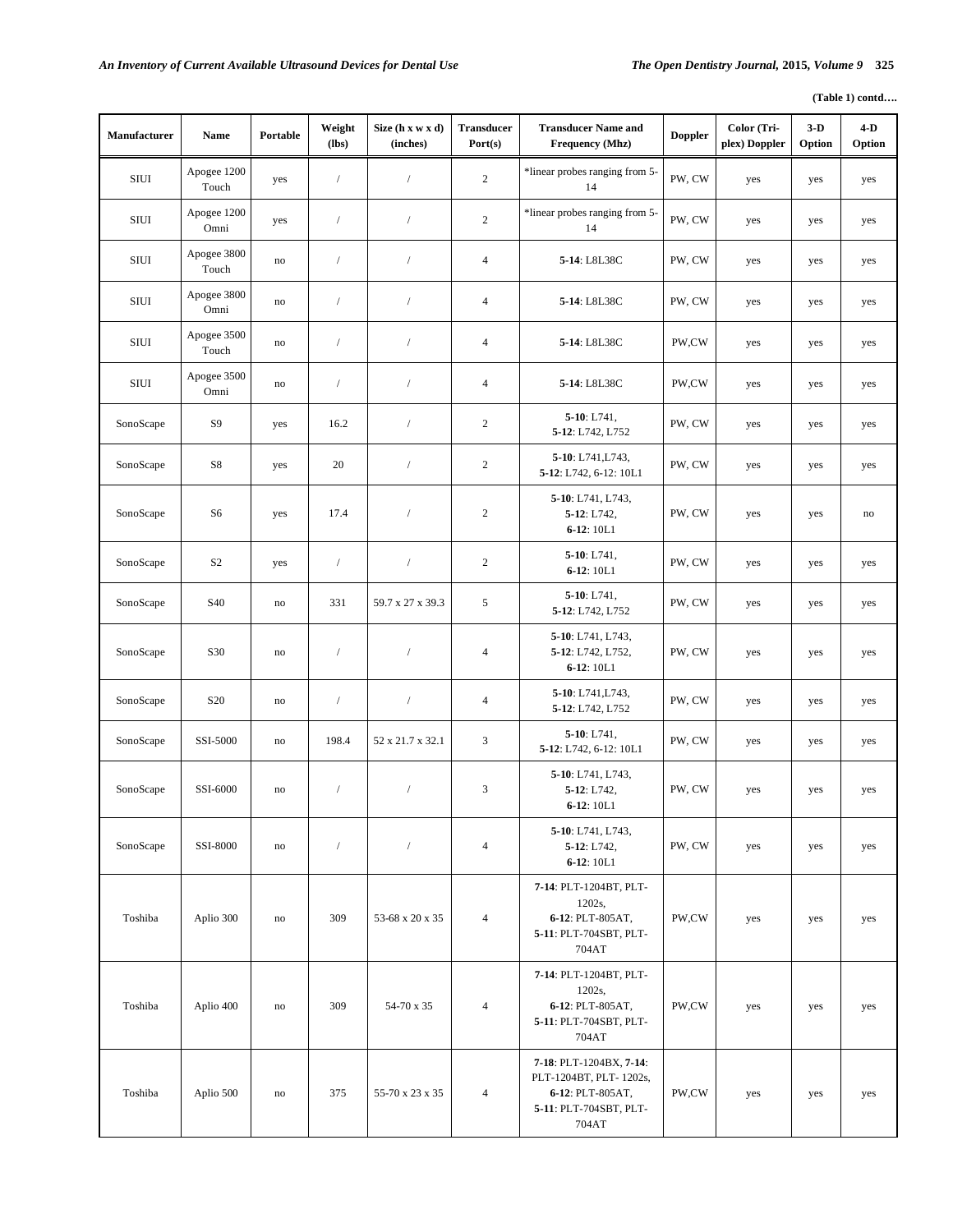| $(Table 1)$ contd |  |
|-------------------|--|
|-------------------|--|

| Manufacturer | <b>Name</b>     | Portable | Weight<br>(lbs) | Size $(h x w x d)$<br>(inches) | <b>Transducer</b><br>Port(s) | <b>Transducer Name and</b><br>Frequency (Mhz)                                                            | <b>Doppler</b> | Color (Tri-<br>plex) Doppler | $3-D$<br>Option | $4-D$<br>Option |
|--------------|-----------------|----------|-----------------|--------------------------------|------------------------------|----------------------------------------------------------------------------------------------------------|----------------|------------------------------|-----------------|-----------------|
| Toshiba      | Aplio XG        | no       | 419             | 56-71 x 23 x 45-<br>48         | 3                            | 7-18: PLT-1204BX, 7-14:<br>PLT-1204BT, PLT-1202s,<br>6-12: PLT-805AT,<br>5-11: PLT-704SBT, PLT-<br>704AT | PW,CW          | yes                          | Yes             | yes             |
| Toshiba      | Xario 200       | no       | 165             | 51-60 x 19 x 31                | 3                            | 7-14: PLT-1204BT, PLT-<br>1202s,<br>6-12: PLT-805AT.<br>5-11: PLT-704SBT, PLT-<br>704AT                  | PW,CW          | yes                          | yes             | yes             |
| Toshiba      | Xario 100       | no       | 155             | 51-60 x 19 x 31                | 3                            | 7-14: PLT-1204BT, PLT-<br>1202s,<br>6-12: PLT-805AT,<br>5-11: PLT-704SBT, PLT-<br>704AT                  | PW,CW          | yes                          | yes             | yes             |
| Toshiba      | Artida          | no       | 441             | 66 x 23 x 50                   | 3                            | 5-11: PLT-704SBT                                                                                         | PW,CW          | yes                          | yes             | yes             |
| Ultrasonix   | SonixSP         | no       | 130             | 57 x 21 x 24                   | $\sqrt{2}$                   | 5-14: L14-5/38, L14-5/38<br>GPS, L14-5W/60,<br>$8-40: L40-8/12$                                          | PW, CW         | yes                          | yes             | yes             |
| Ultrasonix   | SonixTouch      | no       | 1               | $\sqrt{ }$                     | $\sqrt{2}$                   | 5-14: L14-5/38, L14-5/38<br>GPS, L14-5W/60, 4DL14-<br>$5/38$ ,<br>8-40: L40-8/12                         | PW, CW         | yes                          | yes             | yes             |
| Ultrasonix   | <b>SonixMDP</b> | no       | $\overline{1}$  |                                |                              | 5-14: L14-5/38, L14-5/38<br>GPS, L14-5W/60, 4DL14-<br>$5/38$ ,<br>$8-40: L40-8/12$                       | PW, CW         | yes                          | yes             | yes             |

\*Please contact manufacturer for more details

All manufactures in this study offer a variety of transducer probes such as convex, linear, phased array, endocavity and intra-operative probes. For the purpose of imaging the head and neck region, linear probes with rectangular and flat surfaces are most appropriate for placing against areas such as the jaw and neck. Most linear probes are compatible with multiple devices. Generally, portable devices offer transducers with slightly lower frequencies than non-portable devices. The most common types for portable machines are 5-10 MHz and 6-12 MHz probes, but there are exceptions such as the Esaote MyLab<sup>®</sup> portable series which offer probes up to 18 MHz The Ultrasonix Sonix® series offer the L40 probe that delivers the highest frequency found of all devices in this research at 40 MHz Other portable devices that offer high frequency transducers include the GE Logiq  $e^{\circledast}$  with the 16L-RS probe (8-16 MHz) and the Mindray  $\overline{M7}^{\circledast}$ offering probes with 6-14 MHz imaging capabilities. While portable machines offer the convenience of smaller size, lower cost, and portability, clinicians looking for higher frequency imaging may find a limited number of portable devices that can meet the performance of a full-sized ultrasound machine.

All of the machines reviewed in this study have 3D option, and some also have 4D feature which is often referred to as "real-time 3D" which creates moving 3D images. For oral and maxillofacial applications, this feature might prove

valuable and useful for temporomandibular joint diagnosis as visualizing the trajectory of the mandibular condyle may improve the clinician's interpretation of the image and help diagnosing the patient's problem. Also in salivary gland disease it may be useful to have a better visual of a gland in three dimensions.

Since the main objective of this research paper was to obtain an inventory of current ultrasound machines available on the market, the primary source used to research machines was manufacturers' websites. Most manufacturers required subscriptions or customers to provide contact information in order to access additional specifications and information on machines. This limited the ability to obtain certain information such as dimensions and weight of many machines, since results are based on what manufacturers choose to advertise on their websites. For example, Siui® did not list specific transducers for their Apogee machines on their websites. Some information was obtained from secondary companies, therefore some specifications and details may deviate slightly from the primary manufacturers' listings. This research was conducted from a consumer's point of view in an attempt to quantify the manufacturers that provide portable ultrasound devices with high frequency transducers, which can be used in oral and maxillofacial radiology. It is clear that this report does not conclude anything with regard to image quality or scientific data related to these devices.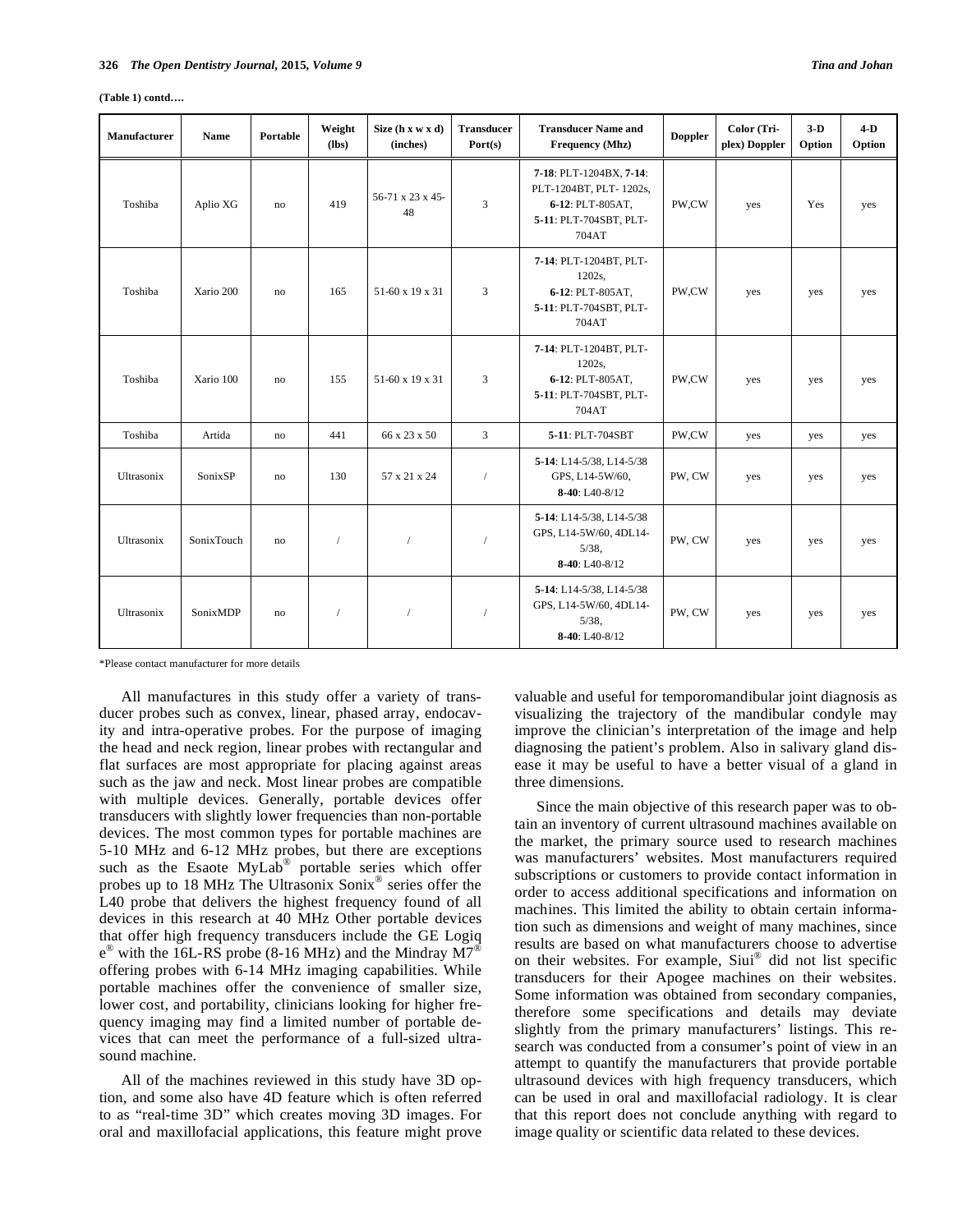# **Table 2.**

| Manufacturer        | <b>Name</b>          | Portable | Weight<br>(lbs) | <b>Size</b><br>(h x w x d)<br>(inches) | Trans-<br>ducer<br>Port(s) | <b>Transducer Name and</b><br><b>Frequency</b> (Mhz)             | <b>Doppler</b> | Color<br>(Triplex)<br><b>Doppler</b> | $3-D$<br>Option | $4-D$<br>Option |
|---------------------|----------------------|----------|-----------------|----------------------------------------|----------------------------|------------------------------------------------------------------|----------------|--------------------------------------|-----------------|-----------------|
| Aloka               | <b>Noblus</b>        | yes      | $\sqrt{ }$      | $\sqrt{2}$                             | $\mathbf{1}$               | 5-10: UST-5413,<br>2-10: ASU-1010                                | PW, CW         | yes                                  | yes             | yes             |
| Esaote              | MyLab 30<br>Gold CV  | yes      | $\sqrt{ }$      | $\sqrt{2}$                             | $\overline{c}$             | 6-18: LA453,<br>4-13: BL433 appleprobe,<br>LA523,<br>3-11: LA332 | PW, CW         | yes                                  | yes             | yes             |
| Esaote              | MyLab 25<br>Gold     | yes      | $\sqrt{ }$      | $\sqrt{2}$                             | $\sqrt{2}$                 | 6-18: LA453,<br>4-13: BL433 appleprobe,<br>LA523,<br>3-11: LA332 | PW, CW         | yes                                  | yes             | yes             |
| $\operatorname{GE}$ | Logiq $e$            | yes      | $10\,$          | 2.5x14x1<br>$\overline{c}$             | $\,1\,$                    | 8-16: 16L-RS,<br>5-13: 12L-RS,<br>4-12: 8L-RS                    | PW,CW          | yes                                  | yes             | no              |
| Mindray             | M <sub>7</sub>       | yes      | 14.3            | 3 x 14.2 x<br>14                       | $\mathbf{1}$               | 6-14: L14-6s, L14-6Ns,<br>5-10: 7L4s                             | PW, CW         | yes                                  | yes             | yes             |
| Mindray             | M5                   | yes      | 13.2            | 3x14.2x1<br>$\overline{4}$             | $\mathbf{1}$               | $8-12:10L4$ ,<br>5-10: 7L4s                                      | PW, CW         | yes                                  | yes             | $\rm{no}$       |
| Philips             | CX50                 | yes      | 13.6            | 3 x 16 x<br>14                         | $\mathbf{1}$               | $3-12: L12-3$                                                    | PW, CW         | yes                                  | yes             | no              |
| Philips             | CX30                 | yes      | 13.6            | $3 \times 16 \times$<br>14             | $\mathbf{1}$               | 4-12: L12-4                                                      | PW, CW         | yes                                  | yes             | $\sqrt{2}$      |
| <b>SIUI</b>         | Apogee 1200<br>Touch | yes      | $\sqrt{ }$      | $\sqrt{2}$                             | $\overline{c}$             | *linear probes ranging<br>from $5-14$                            | PW, CW         | yes                                  | yes             | yes             |
| $\rm SIUI$          | Apogee 1200<br>Omni  | yes      | $\sqrt{ }$      | $\sqrt{2}$                             | $\overline{c}$             | *linear probes ranging<br>from $5-14$                            | PW, CW         | yes                                  | yes             | yes             |
| SonoScape           | S <sub>9</sub>       | yes      | 16.2            | $\sqrt{2}$                             | $\overline{2}$             | $5-10$ : L741,<br>5-12: L742, L752                               | PW, CW         | yes                                  | yes             | yes             |
| SonoScape           | S8                   | yes      | 20              | $\sqrt{2}$                             | $\overline{c}$             | 5-10: L741, L743,<br>$5-12: L742,$<br>$6-12:10L1$                | PW, CW         | yes                                  | yes             | yes             |
| SonoScape           | S <sub>6</sub>       | yes      | 17.4            | $\sqrt{2}$                             | $\overline{c}$             | 5-10: L741, L743,<br>$5 - 12$ : L742,<br>$6-12:10L1$             | PW, CW         | yes                                  | yes             | no              |
| SonoScape           | S <sub>2</sub>       | yes      | $\sqrt{2}$      | $\sqrt{2}$                             | $\overline{c}$             | $5-10: L741,$<br>$6 - 12:10L1$                                   | PW, CW         | yes                                  | yes             | yes             |



**Fig. (1).** A linear transducer probe with a variable frequency of 7 to 12 MHz.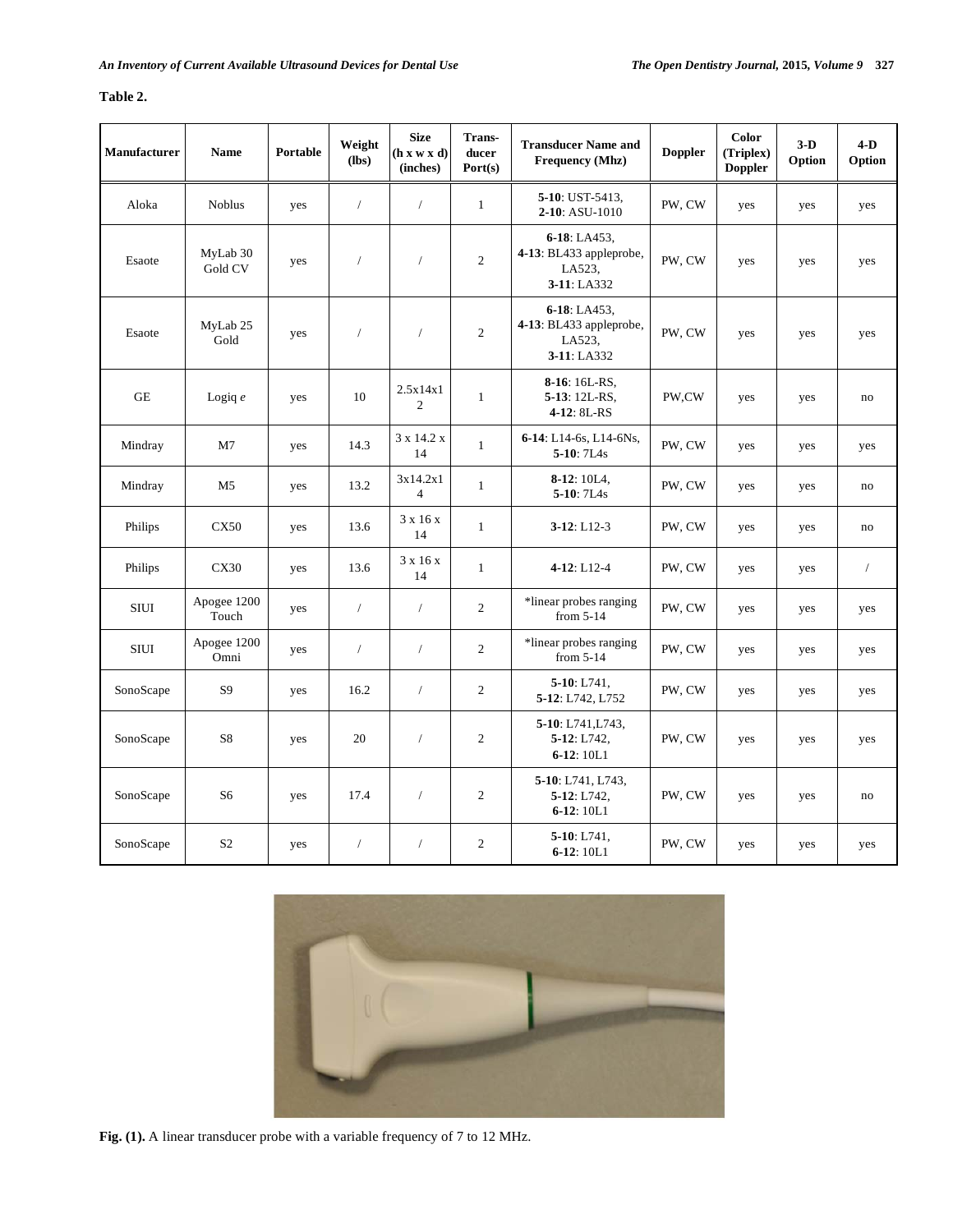

**Fig. (2).** Illustration of the color Doppler effect – image from the sternocleidomastoid muscle area, with the jugular vein and carotid artery being shown with the color Doppler (motion artefacts also cause some color Doppler effects).



**Fig. (3).** Illustration of a transverse ultrasound image of the floor of the mouth (1. Anterior bellies of the digastric muscles, 2. Mylohyoid muscle, 3. Genioglossus and geniohyideus muscles).

While this paper did not study the pricing of each machine, economical resource is an important factor for prospective consumers. Newer models and devices with more features or imaging options usually equate to increased prices. Portable devices that offer Color Doppler and 3D imaging cost more than black and white imaging devices. A university hospital or other larger corporations may have more resources to buy newer models, while clinicians with smaller budgets might consider an alternative and purchase refurbished machines, or consider buying more modest devices that still provide the essential functions for their imaging purposes. It is recommended that interested buyers conduct extensive research on ultrasound devices to find the product most appropriate for their needs.

## **CONCLUSION**

There are several manufacturers that provide portable ultrasound devices with transducers in the higher MHz range, which can be useful for use in a dental setting. Portable devices these days offer the same technology and gadgets as most non-portable devices.

# **CONFLICT OF INTEREST**

The authors confirm that this article content has no conflict of interest.

# **ACKNOWLEDGEMENTS**

Declared none.